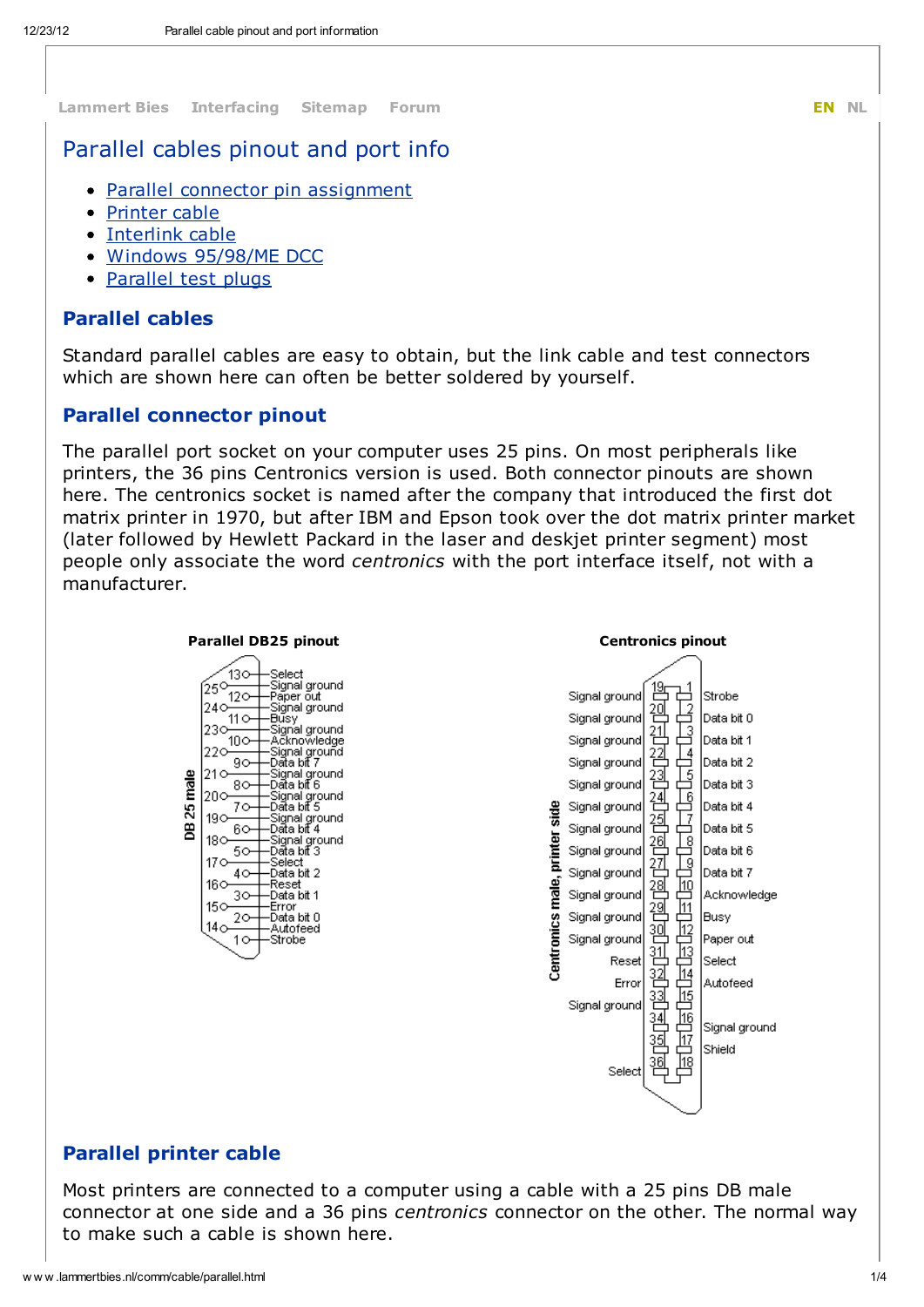|               | raraner printer cable    |                   |                                |
|---------------|--------------------------|-------------------|--------------------------------|
| Line          | DB 25 male<br>(computer) |                   | <b>Centronics</b><br>(printer) |
| Strobe        | 1                        | →                 | 1                              |
| Data bit 0    | 2                        | →                 | 2                              |
| Data bit 1    | 3                        | →                 | 3                              |
| Data bit 2    | 4                        | →                 | 4                              |
| Data bit 3    | 5                        | →                 | 5                              |
| Data bit 4    | 6                        | →                 | 6                              |
| Data bit 5    | 7                        | →                 | 7                              |
| Data bit 6    | 8                        | →                 | 8                              |
| Data bit 7    | 9                        | →                 | 9                              |
| Acknowledge   | 10                       | ←                 | 10                             |
| Busy          | 11                       | ←                 | 11                             |
| Paper out     | 12                       | $\leftarrow$      | 12                             |
| Select        | 13                       | ←                 | 13                             |
| Autofeed      | 14                       | →                 | 14                             |
| Error         | 15                       | ←                 | 32                             |
| Reset         | 16                       | →                 | 31                             |
| Select        | 17                       | →                 | 36                             |
| Signal ground | 18                       | $\leftrightarrow$ | 33                             |
| Signal ground | 19                       | $\leftrightarrow$ | $19 + 20$                      |
| Signal ground | 20                       | $\leftrightarrow$ | $21 + 22$                      |
| Signal ground | 21                       | $\leftrightarrow$ | $23 + 24$                      |
| Signal ground | 22                       | ↔                 | $25 + 26$                      |
| Signal ground | 23                       | $\leftrightarrow$ | 27                             |
| Signal ground | 24                       | $\leftrightarrow$ | $28 + 29$                      |
| Signal ground | 25                       | ↔                 | $16 + 30$                      |
| Shield        | Cover                    | ↔                 | $Cover + 17$                   |

Parallel printer cable

## Interlink and Windows 95/98/ME DCC parallel cable

The following parellel cable can be used with file transfer and network programs like LapLink and InterLink. The cable uses the parallel port which makes it possible to achieve higher throughput than with a serial connection at the same low costs. The cable is amongst others compatible with the following software.

- Laplink from Travelling software
- MS-DOS v 6.xx InterLink
- Windows 95, 98 and ME direct cable connection
- Norton Commander
- Norton Ghost

Because the parallel port on a computer was mainly designed to connect printers with one-way communication, a trick is used to achieve full two way data transfer between both sides. Five error and status message inputs are redefined as data inputs. Instead of reading full bytes, the communication software reads these five bits and combines multiple groups of data back to bytes. The sender and receiver have to use the same protocol to convert bytes to groups of 5 bits and vice versa.

Interlink and Windows 95/98/ME DCC parallel cable



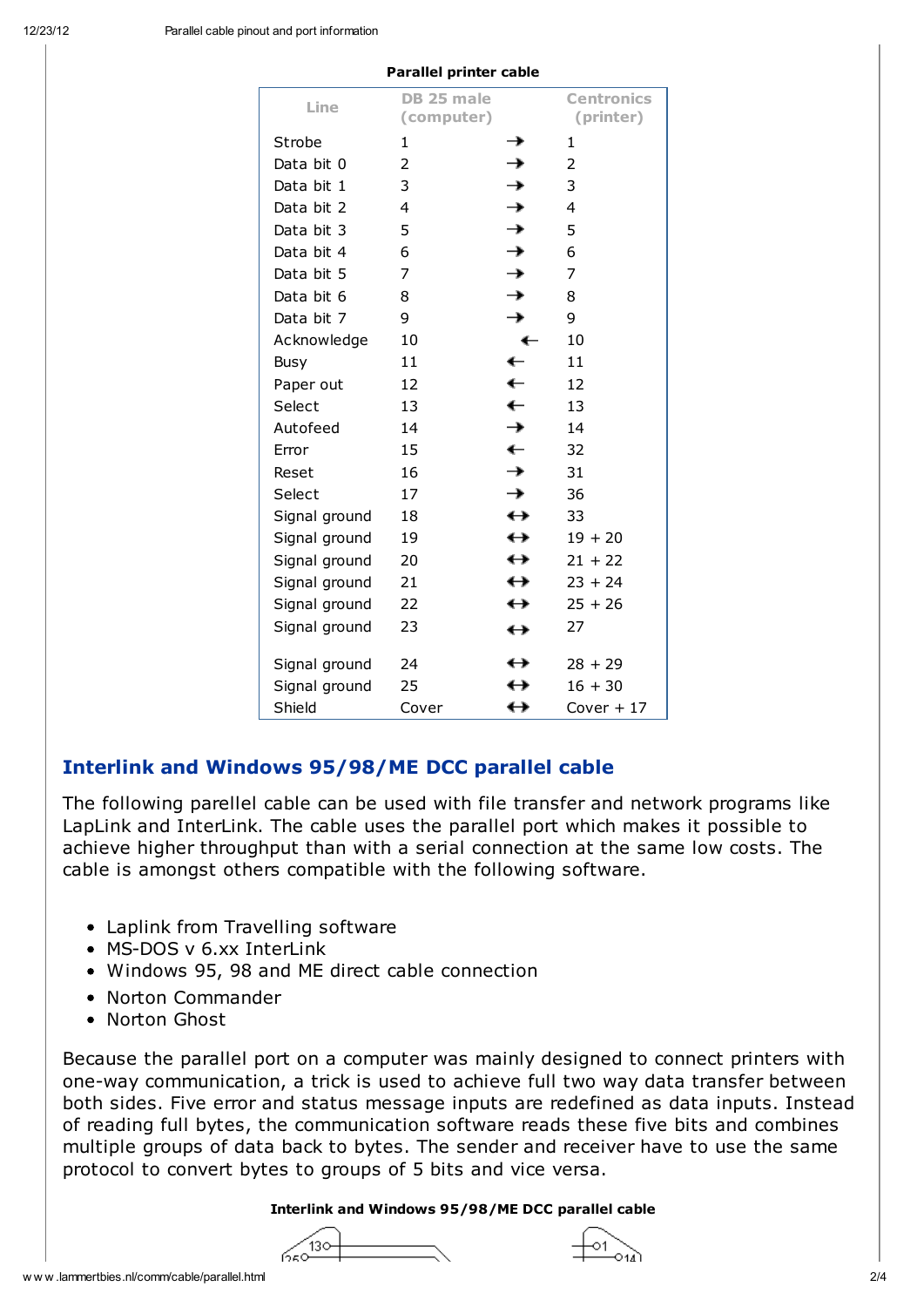

## Parallel port test plugs

Both Norton Diagnostics and CheckIt have the ability to check the functionality of a parallel port. To do this, both software packages need a special plug on the port. Unfortunately, the pin layout of both connectors is not the same. The scheme of both sockets is given here.

#### Norton test plug and the control of the CheckIt test plug





## Workshop: Test [Automation](http://www.googleadservices.com/pagead/aclk?sa=L&ai=CybB8uDHXUMTrGuSaigbnqIDID9Le5L4CgpailjnAjbcBEAEg4dXnHFC93Ivk-P____8BYPmCgICQEKABtrW93wPIAQGpAk4hV9v855E-qAMByAPfBKoEgwFP0MJH55NQ4oFWbPley0duXmqMGV7Tmk34QOqMI4wrS8M0XxdGnBNdA5OlaYl2jTvYSPxenLLG2ouOETD_d7STW-DCQ88tydqxZxu3CnlrqqK4_mFUPwCDXSLl4f2L1zSwPKPqnJBc4HxI9FSgaYzHRHBK5lWQhfQ9wyPaUtrsqAMOtogGAYAHssrCIA&num=1&cid=5GimR_7aVXjdGNxRMArM9iSp&sig=AOD64_2qDzdUohg06KIZuL3oxIiSOWNvbA&client=ca-pub-6047068539528156&adurl=http://agilepractitioners2013.com/markus-gartner-test-automation-coderetreat/)